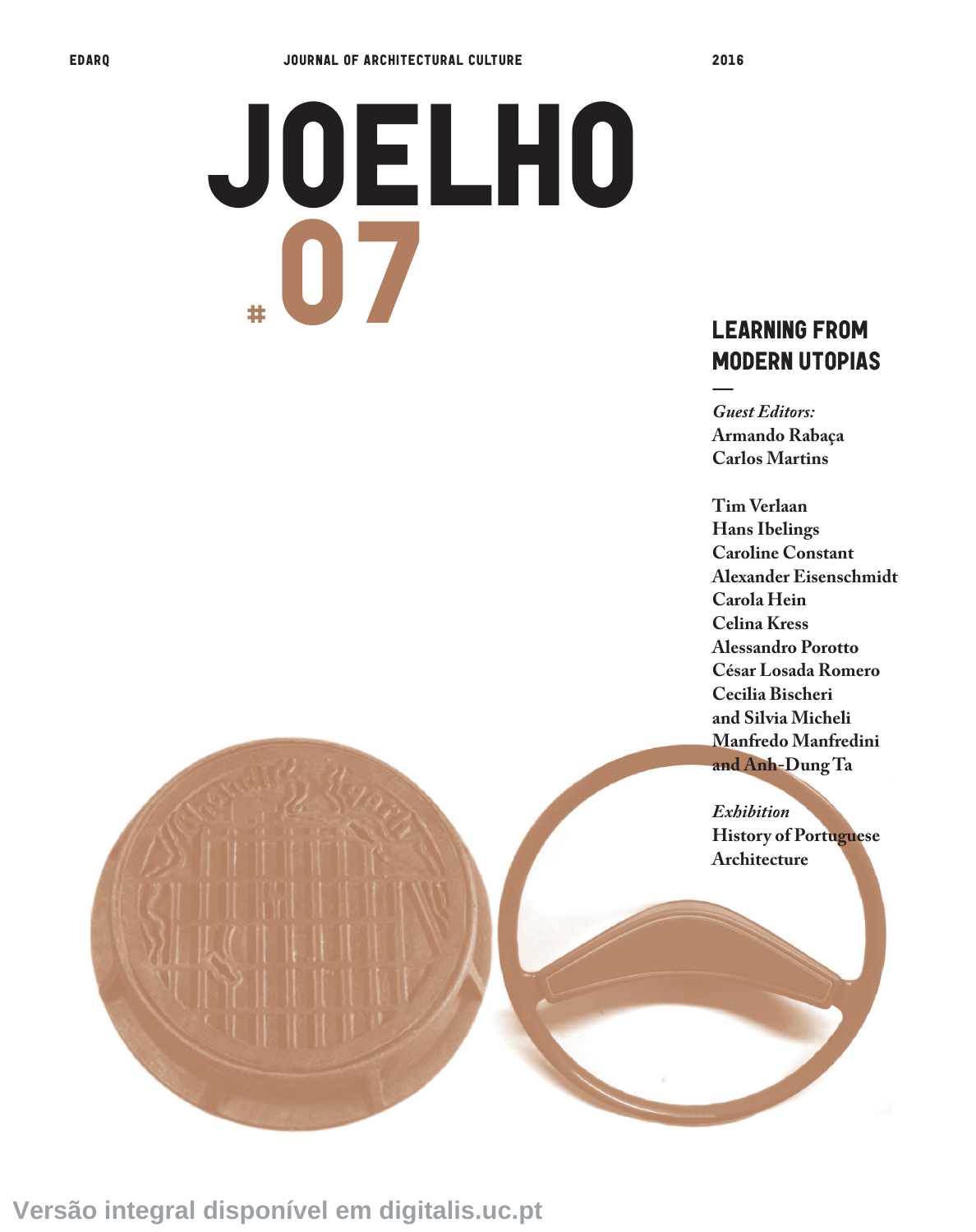Manfredo Manfredini Anh-Dung Ta Co-Creative Urbanism: The Production of Plural Evolutionary Spatialities Through Conflicts and Complicities Between Public and Private in the Streets of Hanoi, Vietnam School of Architecture and Planning, The University of Auckland, New Zealand

A

Ľ